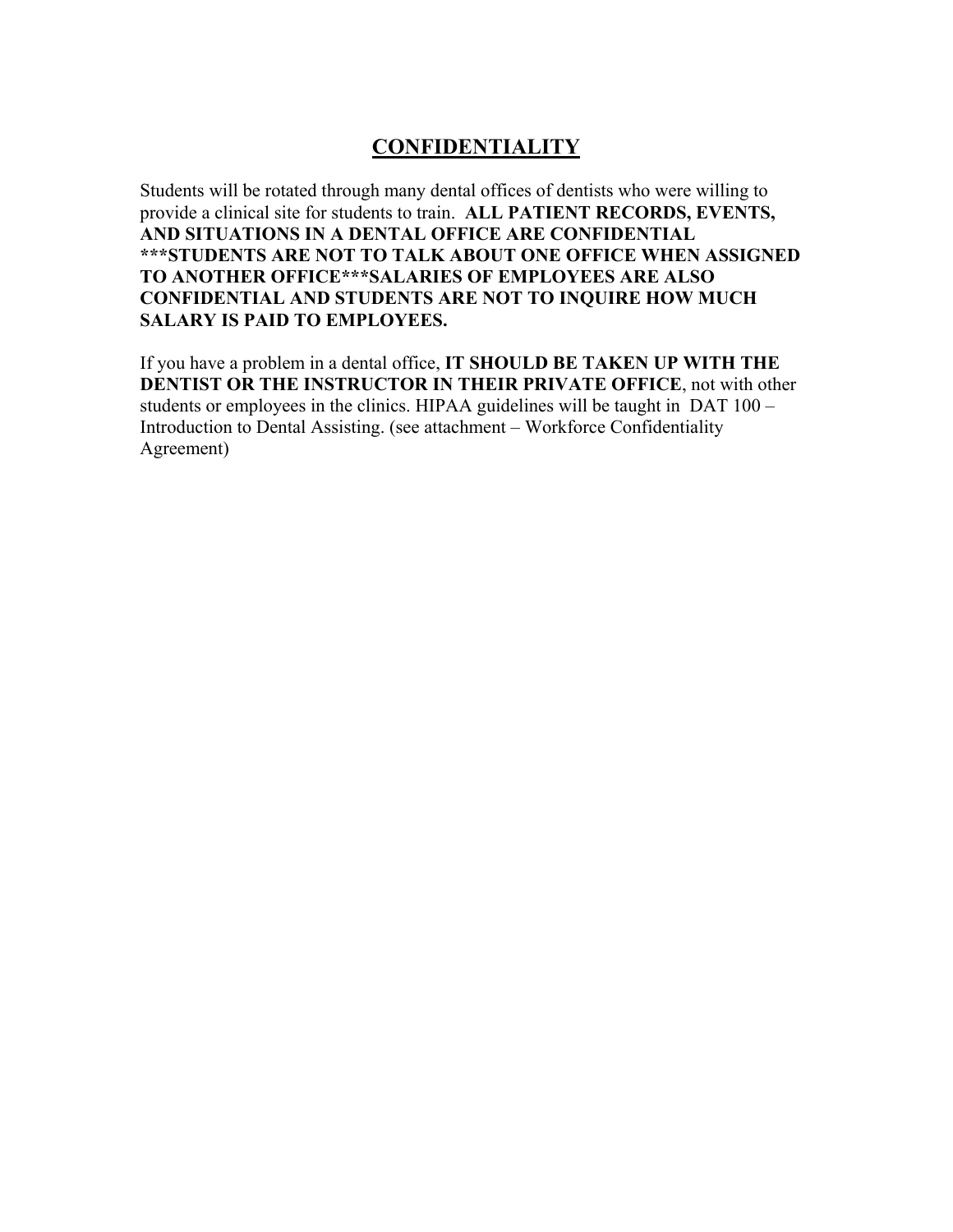## **Workforce Confidentiality Agreement**

I understand that H. Councill Trenholm State Community College and Associated Clinical Rotation Sites have a legal and ethical responsibility to maintain patient privacy, including obligations to protect the confidentiality of patient information and to safeguard the privacy of patient information.

In addition, I understand that during the course of my assignment/affiliation at H. Councill Trenholm State Community College and Associated Clinical Rotation Sites, I may see or hear other Confidential Information such as financial data and operational information pertaining to the clinics that H. Councill Trenholm State Community College and Associated Clinical Rotation Sites is obligated to maintain as confidential.

As a condition of my assignment/affiliation with H. Councill Trenholm

State Community College and Associated Clinical Rotation Sites, I understand that I

must sign and comply with this agreement.

## By signing this document I understand and agree that:

- $\triangleright$  I will disclose Patient Information and/or Confidential Information only if such disclosure complies with H. Councill Trenholm State Community College and Associated Clinical Rotation Sites policies, and is required for the performance of my duties.
- $\triangleright$  Access code(s), user ID(s), access key(s) and password(s) used to access computer systems or other equipment are to be kept confidential at all times.
- $\triangleright$  I will not access or view any information other than what is required to do my duties. If I have any questions about whether access to certain information is required for me to do any duties, I will immediately ask my clinical instructor and or supervisor for clarification.
- $\triangleright$  I will not discuss any information pertaining to the clinics in an area unauthorized individuals may hear such information (for example, in hallways, on elevators, in the cafeteria, on public transportation, or restaurants, and at social events). I